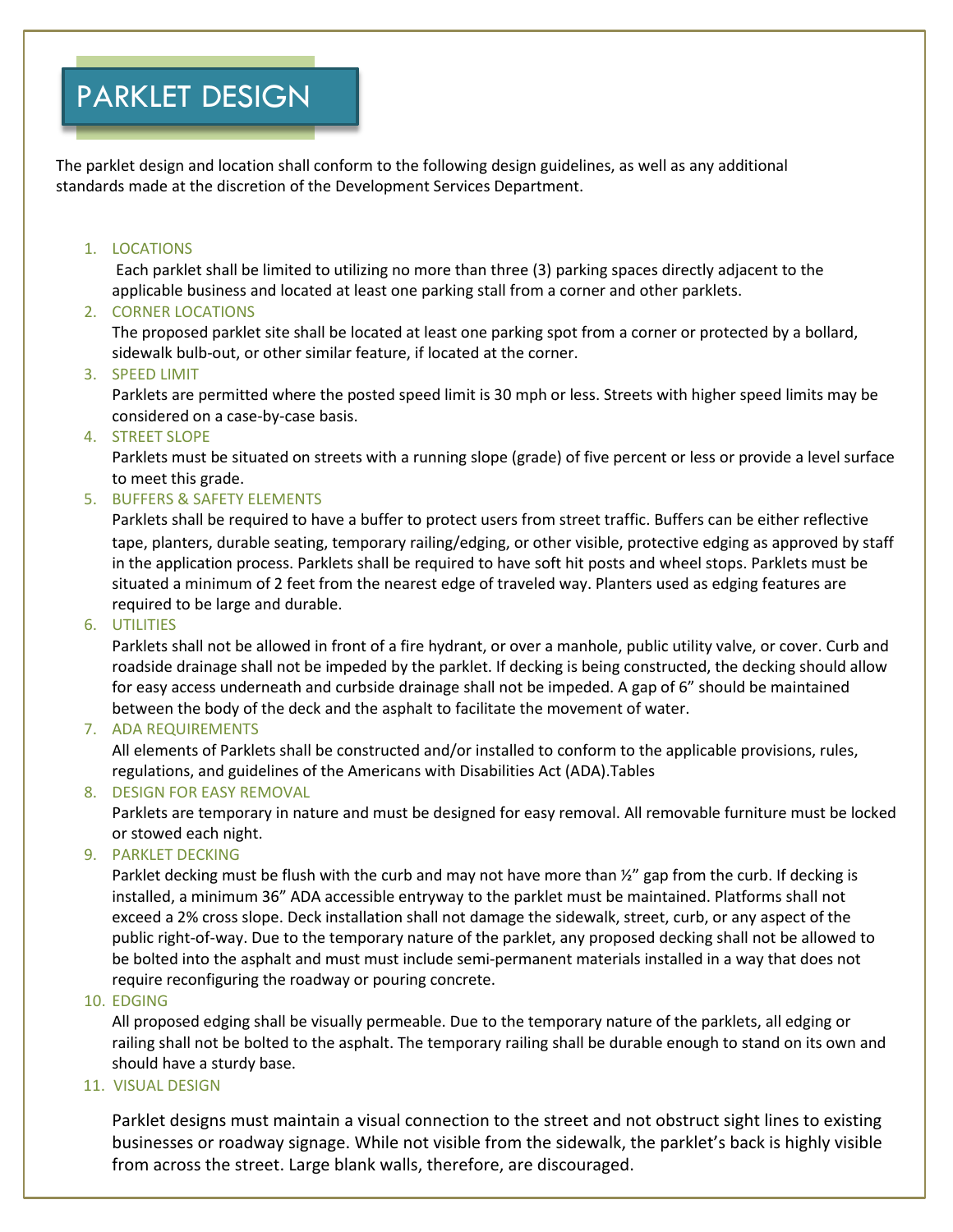#### 12. MATERIALS

Materials should be high quality, durable, waterproof, and capable of withstanding heavy use and exposure to the elements. Loose particles such as sand or loose stone are not permitted within the parklet area. All furniture must be designed for outdoor use. The following images outline allowed material and furniture types. Sofas as parklet furniture is prohibited. All materials and seating or table constructions and configurations are subject to inspection and may require a permit at the discretion of Development Services Department staff.

**Allowed materials**: metals, sturdy plastic chairs, wood, sturdy recycled materials

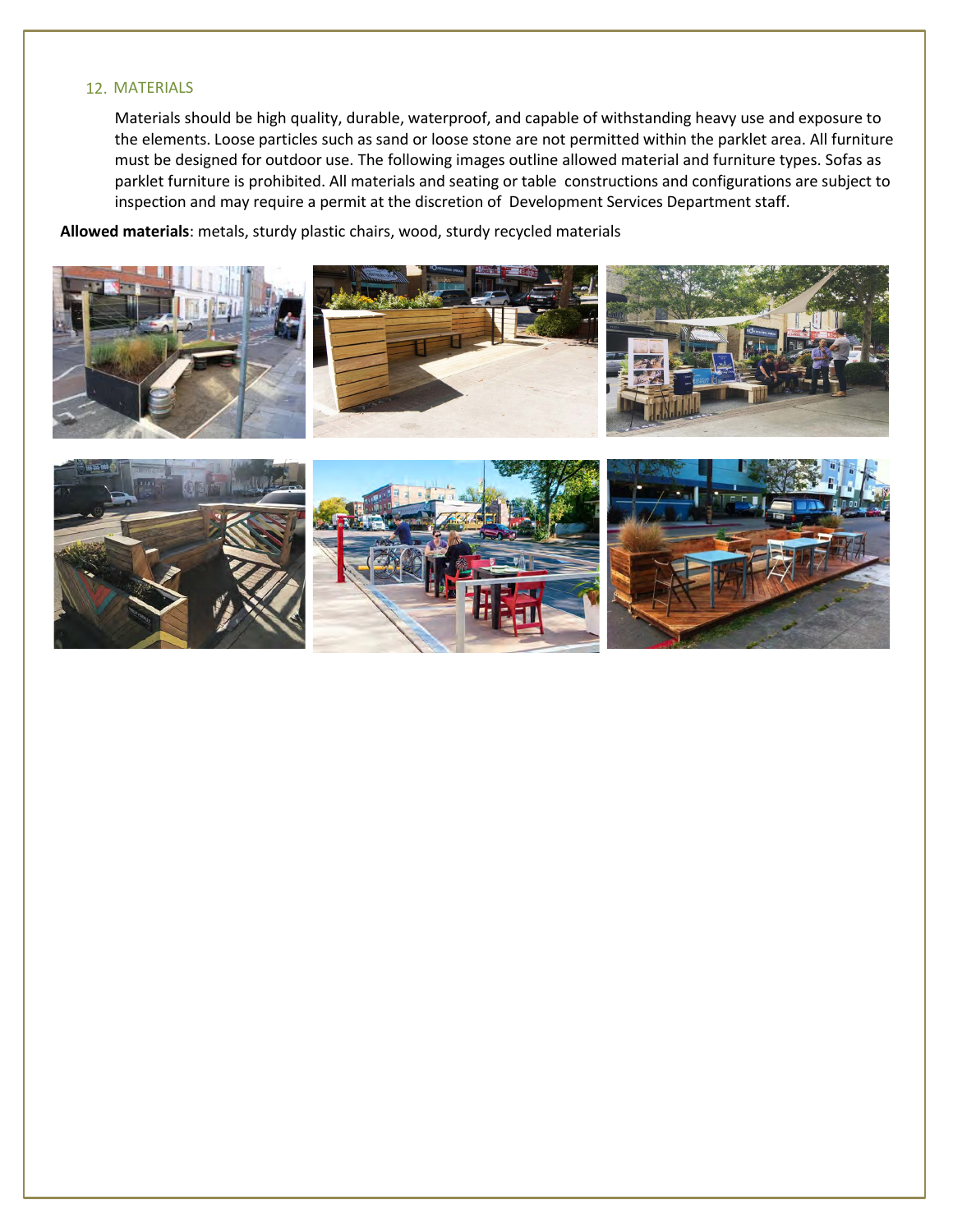## **PLACEMENT GUIDELINES**



- 1. Located at least one parking stall from a corner (*If located at corner, parklet must be protected by a bollard, sidewalk bulb-out, or other similar feature).*
- 2. In an area with a posted speed limit of 30mph or slower.
- 3. Minimum of 2 feet from the nearest edge of traveled way.
- 4. Street has a grade of no greater than 5%.Tables postioned at a grade of no greater than 2%.
- 5. Buffer to protect users from street traffic.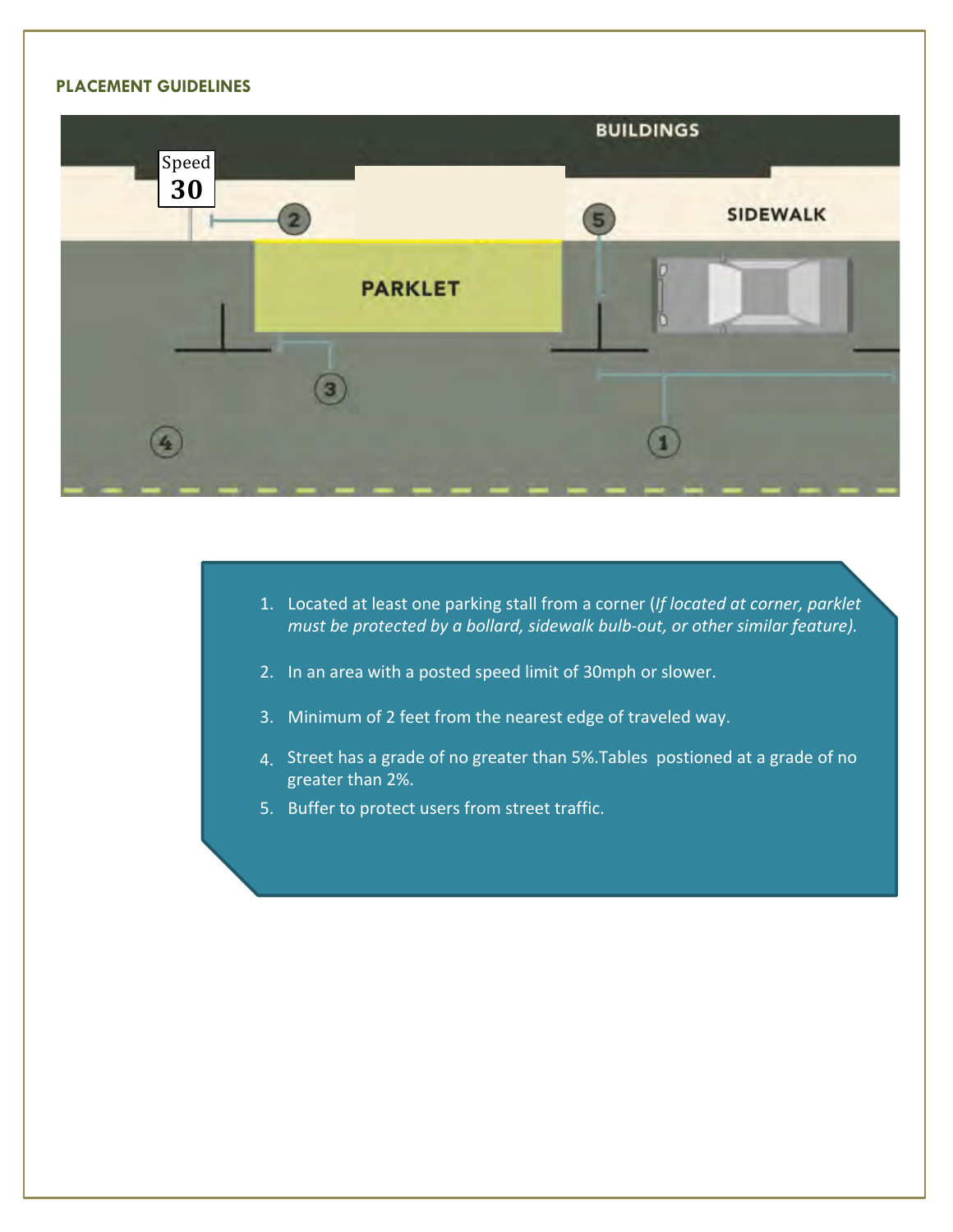## DESIGN, cont.



- 6. If decking is installed, decking must be flush with the curb and may not have more than ½" gap from the curb. If this is impossible, the parklet must be ADA accessible. A minimum 36" ADA accessible entryway to the parklet must be maintained for all parklets.
- 7. The platform should allow for easy access underneath the platform and curbside drainage may not be impeded. A gap of 6" should be maintained between the body of the deck and the asphalt to facilitate the movement of water.
- 8. All edging shall be visually permeable.
- 9. The temporary railing shall be durable enough to stand on its own and should have a sturdy base.